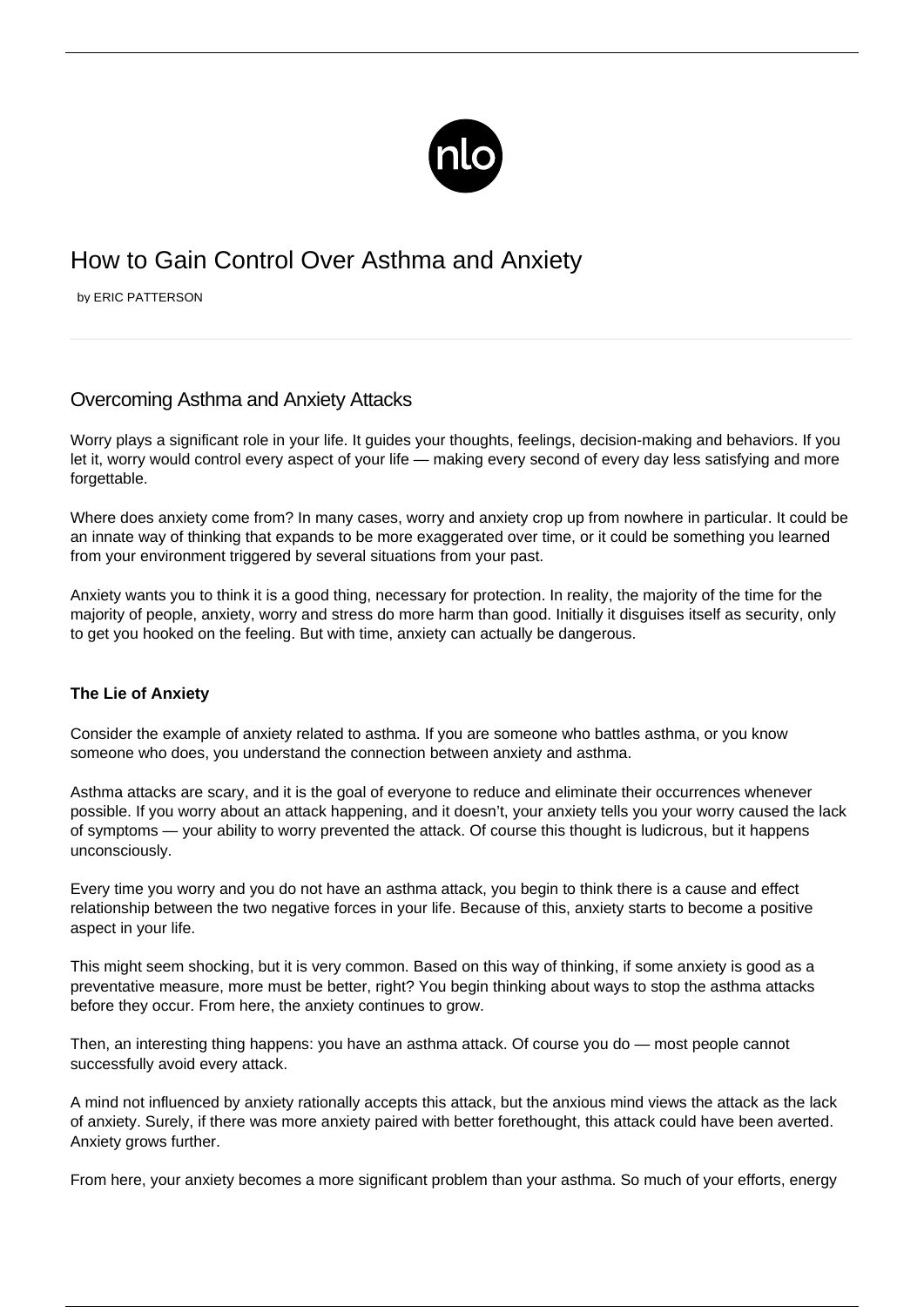and resources are consumed by finding ways to avoid asthma that you begin avoiding life. Many people find themselves engaging in fewer positive activities and events as they lose track of the positives life has to offer. This is usually when the first panic attack happens.

People who experience asthma attacks may be confused by their first panic attack. In many ways they are similar experiences: an asthma attack is a physical phenomenon that has a negative impact on the psychology of the victim; an anxiety attack is a mental health phenomenon that has a negative impact of the physiology of the victim.

#### **The Lie of Anxiety**

Each attack will leave the sufferer with unwanted symptoms like: shortness of breath, tightness and discomfort in the chest, confusion, fear, panic, rapid heart rate, and imagining the worst possible outcomes.

## **Attack Anxiety**

So, you have two problems to manage: asthma attacks and anxiety attacks. Both are [terrifying and debilitating,](/avoiding-asthma-attacks/) but the good news is no matter what, there is hope.

By focusing on the nature of anxiety, you can prevent its escalation from controlling your asthma. Here's how to improve your asthma by controlling your anxiety.

## **Outsmart Anxiety**

As mentioned, anxiety is a conman proclaiming it will protect you from all you fear. If you allow it, anxiety will reinforce the idea that it is helpful and you would be greatly injured or embarrassed without it.

Knowing and recognizing anxiety's undesirability at this level is essential to combat it. The only role of anxiety is to make you more anxious. This step is necessary since no progress can be made while you welcome anxiety.

#### **Stretch Your World**

After you denounce anxiety, take an inventory of your life. Are you doing what you enjoy? What do your thoughts reveal? Are your wanted and unwanted feelings balanced?

Chances are good that your anxiety was shrinking your world under the illusion of asthma avoidance. If your current world seems small, it is time to expand it back to the desired level.

Get back to doing the things you like to do with the people you like to do them with. Even if anxiety has caused damage to your relationships, take the path of apologizing and engaging your supports. Make phone calls and schedule dates to stretch your world knowing that an asthma attack may arise, but it is not something anxiety can control.

#### **Address Anxiety**

Stretching your world may reveal that anxiety has created some major changes to your thinking and comfort levels. To return these to a better place, you may need some targeted antianxiety techniques.

Professional treatment is always a valuable tool, but you might benefit from some at-home strategies before you make that choice. Begin by paying attention to your thoughts to better identify which ones are fueled by anxiety.

Take the ones that are and debate them — rational thinking will prove them wrong. There is no better solution for tense bodies and sped up minds than relaxation techniques. Research and experiment with ones that seem to match your goals, experience and symptoms. Endless options exist.